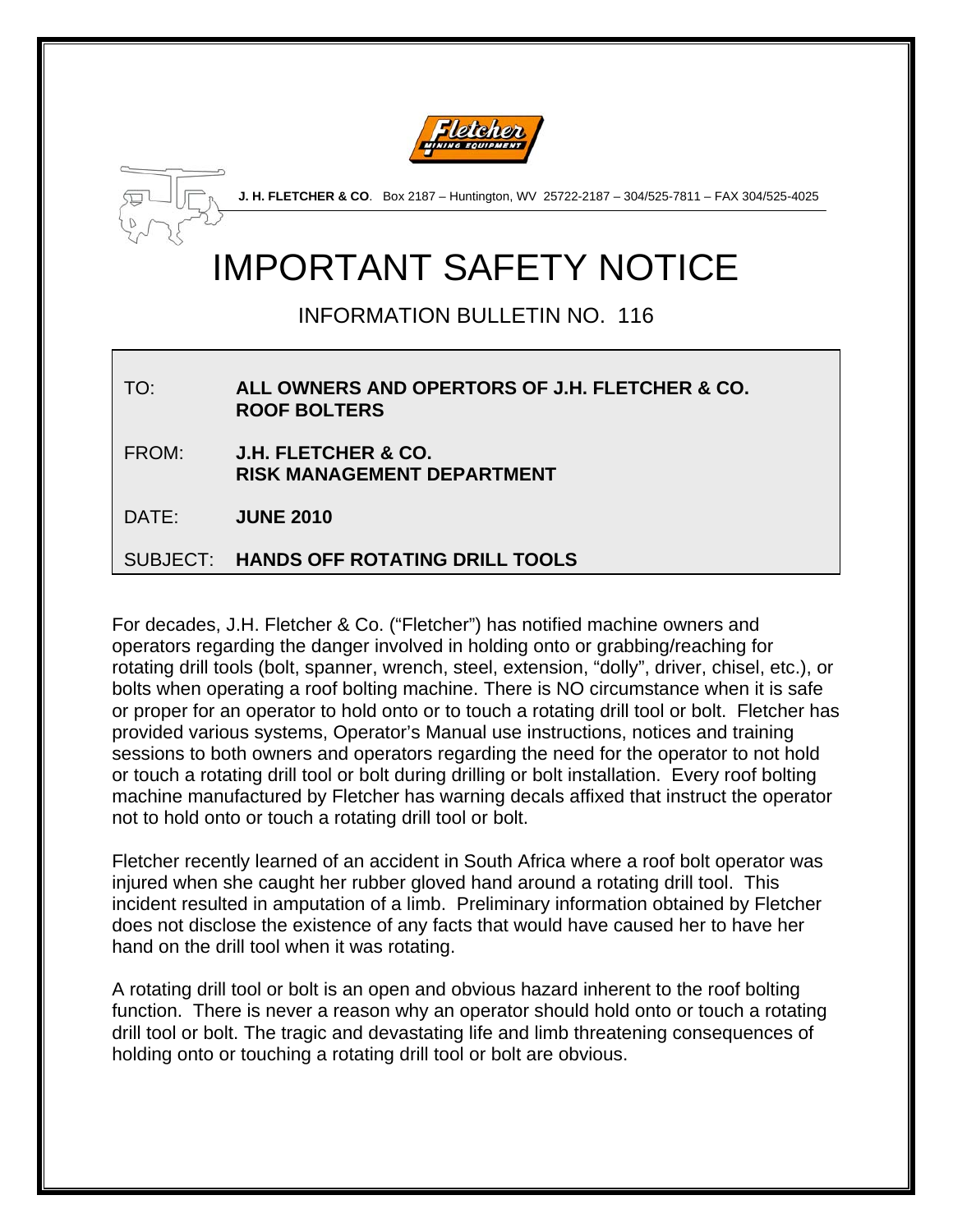Information Bulletin No. 116 June 2010 Page Two

Fletcher has, and will continue to, publish product use instructions that address this open and obvious hazard. Each owner of a Fletcher roof bolter needs to do the following:

- 1. Reemphasize to all personnel to maintain a hands off drill tool and bolt approach when operating a roof drill. Specific emphasis should be made that wearing gloves, especially rubber gloves, and placing a hand on or grabbing for a rotating drill tool or bolt, could snag the hand on rotating object, resulting in immediate injury. For additional information see Fletcher Information Bulletin No. 27 available on the Fletcher website, www.jhfletcher.com.
- 2. After training the operators on this issue, provide them a Fletcher hard hat sticker (see enclosed, part no. 500260) for placement on their hard hat. Providing them the sticker will do two things: (1) it will add emphasis to your training; and (2) it will be a quick confirmation to you that the employee has been trained on this important safety alert.
- 3. Display the enclosed poster (part no. 500259) to reinforce the need to maintain hands off drill tools at all times.
- 4. Review your roof bolter to confirm that it is equipped with each of the Fletcher design systems that eliminate the need for touching the drill steel after insertion into the drill chuck: hydraulic drill guides (mast feed), mechanical drill guide, and deep chucks. Please contact a Fletcher sales or service representative if you are unsure about the status of your machine or otherwise need additional information.
- 5. Emphasize to your operators that they should have the correct drilling supplies (deep chuck, drill steels, wrenches, etc.) and that they should inspect their supplies at the beginning of each shift to ensure they are in good condition for drilling.
- 6. Review the warning tags near the drilling station. Make sure all tags that are identified in the operator's manual are at or near the drilling mechanism. If tag number 159543 is not at or near the drilling mechanism, call Fletcher direct. Identify the serial number of the machine you want to put the tag on and we will send you the designated tag(s) at no cost.
- 7. Fletcher believes this safety alert should be enacted as soon as possible. If this notice does not contain enough posters or hard hat stickers for use during retraining, please contact David Cooper at (304) 525-7811, Ext. 240.

THIS DOCUMENT, WHOLE OR IN PART, MAY NOT BE REPRODUCED IN ANY FORM WITHOUT THE PERMISSION OF J.H. FLETCHER & CO. CONTACT THE RISK MANAGEMENT DEPARTMENT